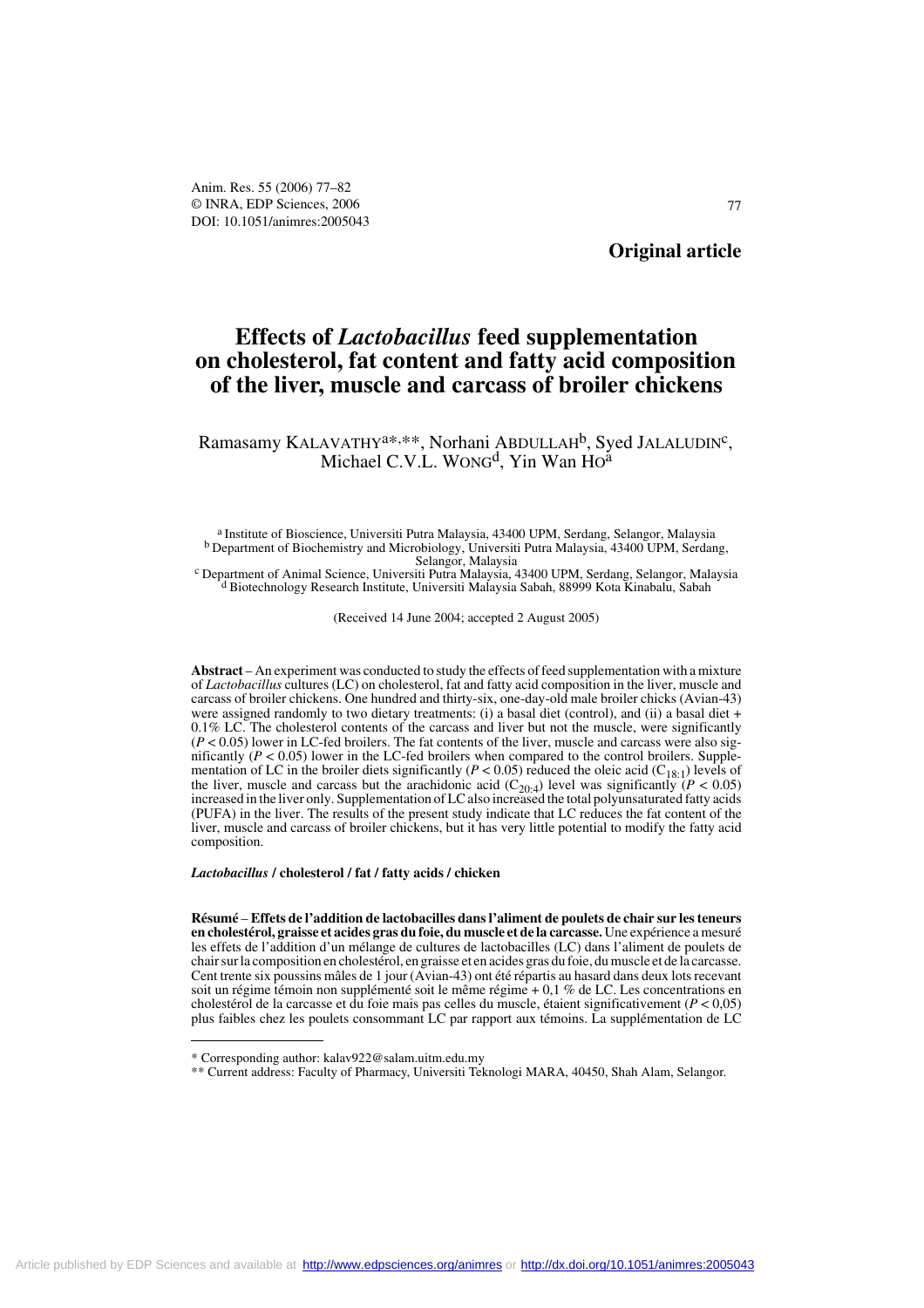dans les aliments a réduit significativement ( $P < 0.05$ ) la teneur en acide oléique ( $C_{18:1}$ ) dans le foie, le muscle et la carcasse mais celle en acide arachidonique  $(C_{20.4})$  n'était significativement augmentée (*P* < 0,05) que dans le foie. La supplémentation en LC a également augmenté la teneur du foie en acides gras polyinsaturés (PUFA). Les résultats de la présente étude suggèrent que LC réduit la teneur en graisse du foie, du muscle et de la carcasse des poulets de chair mais a une action limitée sur la composition en acides gras.

**lactobacille / cholestérol / graisse / acides gras / poulet de chair**

#### **1. INTRODUCTION**

Table I. Composition of the basal diets.

 Probiotics or direct-fed microbials are live microbial supplements which beneficially affect the health of the host animal by improving its intestinal microbial balance [8]. In recent times, with the renewal of interest in the use of probiotics, development of more effective probiotic preparations, which comply with the various probiotic characteristics, has been found to improve performance in poultry [9, 11]. Several of our studies have consistently shown that the growth performances of broilers supplemented with a probiotic containing 12 *Lactobacillus* cultures are significantly improved [12–14, 24]. The present study was conducted to determine the effects of this *Lactobacillus* probiotic on cholesterol, fat content and fatty acid composition of the liver, muscle and carcass of broiler chickens.

# **2. MATERIALS AND METHODS**

#### **2.1. Chickens and diets**

One hundred and thirty-six, one-day-old Avian-43 male broiler chicks were obtained from a commercial hatchery. The chicks were weighed individually, wing banded and assigned randomly to two dietary treatments. Each dietary treatment had four replicate cages with 17 chicks per cage and the cages were randomized with respect to the dietary treatments. Each cage (0.9 m length  $\times$  0.6 m width  $\times$  0.5 m height) was provided with a self-feeder and waterer. Feed was provided ad libitum in a mash form throughout the experimental period.

| Ingredient<br>$(g \cdot kg^{-1})$ unless otherwise<br>stated) | Starter       | Grower<br>(1 to 21 d) (22 to 42 d) |
|---------------------------------------------------------------|---------------|------------------------------------|
| Ground yellow corn                                            | 538.9         | 603.0                              |
| Soyabean meal (44.6% CP)                                      | 361.9         | 318.6                              |
| Fish meal                                                     | 30.0          | 30.0                               |
| Palm oil                                                      | 37.3          | 24.4                               |
| 60% choline chloride                                          | $2.5^{\circ}$ | 2.0                                |
| $\rm Trimix^1$                                                | 1.0           | 1.0                                |
| Salt (NaCl)                                                   | 2.0           | 1.0                                |
| Antioxidant                                                   | 0.125         | 0.125                              |
| DL-methionine                                                 | 1.775         | 0.375                              |
| Limestone                                                     | 13.0          | 13.0                               |
| Dicalcium phosphate                                           | 11.5          | 6.5                                |
| Total                                                         | 1000.0        | 1000.0                             |
| Calculated analysis $(g \cdot kg^{-1}$ except energy)         |               |                                    |
| Crude protein                                                 | 220.0         | 199.9                              |
| Crude fat                                                     | 63.1          | 52.2                               |
| Crude fibre                                                   | 38.0          | 36.5                               |
| Calcium                                                       | 10.2          | 9.0                                |
| Available phosphorus                                          | 4.5           | 3.5                                |
| Metabolizable energy<br>$(MJ \cdot kg^{-1})$                  | 13.06         | 13.06                              |

1 Trimix (per kg Trimix): iron 100 g; manganese 110 g; copper  $20$  g; zinc 100 g; iodine 2 g; selenite 0.2 g; cobalt 0.6 g; antioxidant (santoquin) 0.6 g; folic acid 0.33 g, thiamin 0.83 g; pyridoxine 1.33 g; biotin 2% 0.03 g; riboflavin 2 g; cyanocobalamin 0.03 g; D-calcium pantothenate 3.75 g; niacin 23.3 g; retinol 2000 mg; cholecalciferol 25 mg; α-tocopherol 23 000 mg IU.  $CP = \text{crude protein}.$ 

The dietary treatments consisted of a basal diet (control) and basal diet  $+0.1\%$  mixture of 12 *Lactobacillus* cultures (LC). The basal diet (Tab. I) was a corn-soyabean diet formulated to meet nutrient requirements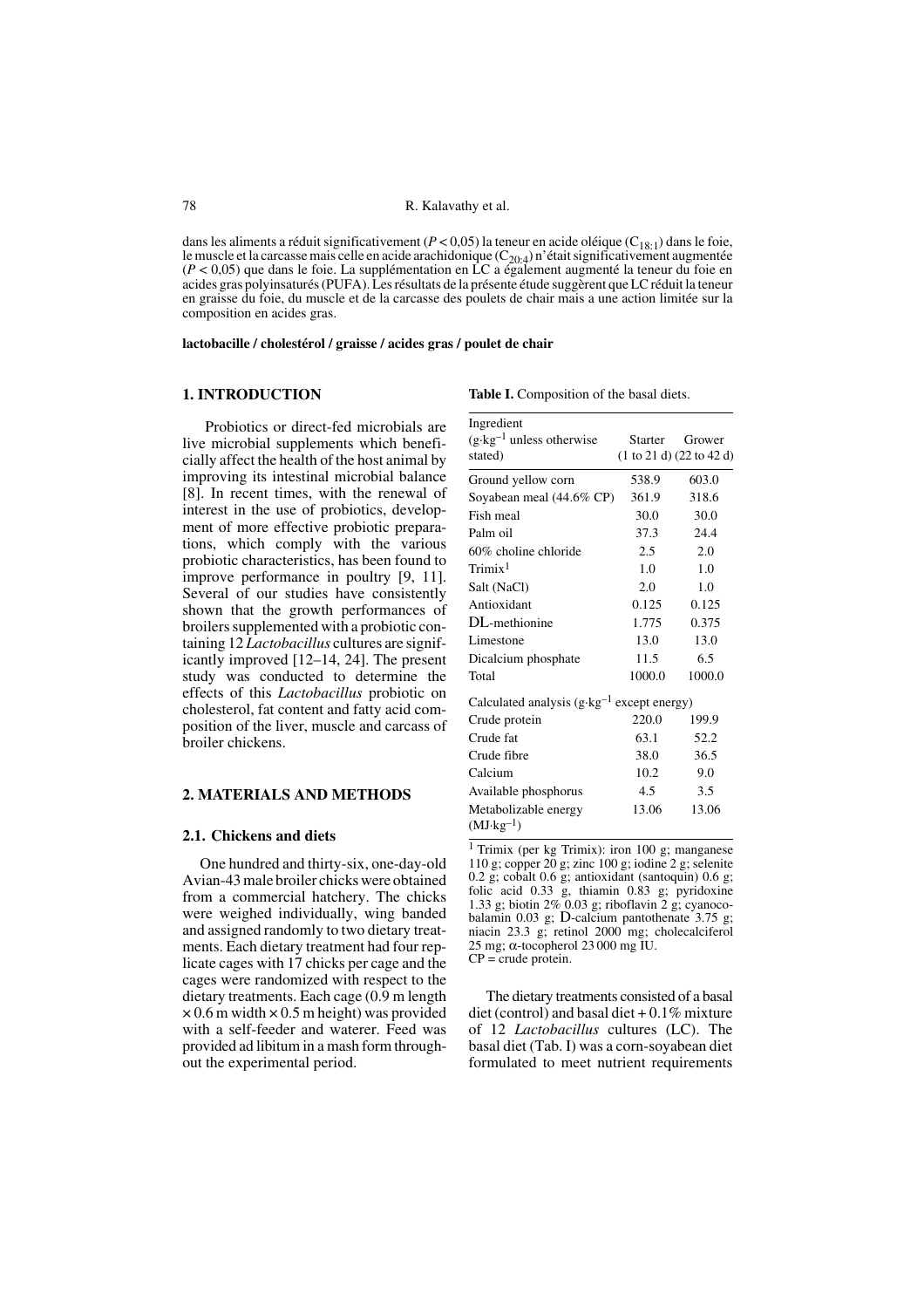[17]. The 12 *Lactobacillus* cultures (which belong to four species) and the method of preparation as a feed supplement were the same as those described by Jin et al. [10, 12]. The viability of LC was checked biweekly to ensure that the viability of the cultures remained at  $1 \times 10^9$  viable cells per gram. The viable LC cells were incorporated into the basal diet daily at feeding time. The experiment was carried out for 42 days.

### **2.2. Sampling procedure**

At the end of the experiment (42 days of age), eight chickens (2 chickens per cage) from each treatment (4 cages) were randomly selected, weighed and sacrificed. The carcasses were opened and the livers and the breast muscles (without skin) were removed and frozen at  $-20$  °C. The remaining carcasses were eviscerated, weighed, and frozen at –20 ºC until being used for analyses. The frozen carcasses were thawed for 24 h at 4 ºC prior to autoclaving. Each carcass was autoclaved for 1 h [23], and then homogenized in a Waring commercial blender<sup>1</sup>. The homogenate was freeze-dried<sup>2</sup> to a constant weight and re-ground with a domestic blender<sup>3</sup> to give a homogenous consistency prior to chemical analysis.

### **2.3. Chemical analysis**

Fat, cholesterol and fatty acid composition of the carcass, liver and muscle samples were determined. Fat contents of the carcass, liver and muscle samples were measured by extraction in a Soxhlet apparatus<sup>4</sup> with petroleum ether  $[1]$ .

Total lipids were extracted from the carcass (about 1 g), liver (about 2 g) and muscle (about 4 g) with 40 mL chloroform:methanol (2:1, vol/vol) in a 50 mL ground-glass extraction flask according to the method of Folch et al. [4]. In order to determine the cholesterol content, the lipids were further saponified with ethanolic KOH to remove the fatty acids. Cholesterol was then extracted with n-hexane and measured using the method of Rudel and Morris [19]. For fatty acid determination, extracted lipids were transmethylated with  $BF<sub>3</sub>$  and methanolic KOH [1]. Fatty acid profiles were determined by gas chromatography<sup>5</sup>. Aliquots of 2 μL were injected into a fused-silica capillary column (30 m  $\times$  250 µm, inside diameter)<sup>6</sup>. The injector temperature was programmed at 220 ºC and the detector at 220 ºC. The column temperature was set at the range of 100–190 ºC with temperature programming at the rate of 5 ºC·min–1 increments for optimal separation. The identification of peaks was made by comparison with the retention time of the authentic fatty acid methyl ester standard7. Quantification was made using an internal standard (heneicosanoic acid;  $C_{21:0}$ <sup>8</sup> added to the initial sample prior to transmethylation. An HP Chemstation software9 was used to integrate peak areas and fatty acid values were expressed as weight percentages.

### **2.4. Statistical analysis**

Treatment effects were compared using analysis of variance and treatment means were separated using the least significance difference. Computation was done by using the SAS program [21].

# **3. RESULTS**

The average body weights of the control and LC-fed chickens sampled for the analysis of the body composition were 2195 g and 2296 g respectively. The cholesterol contents in the carcass and liver of LC-fed<br>broilers were significantly  $(P < 0.05)$  reduced

<sup>&</sup>lt;sup>1</sup> Waring Products Division, New Hartford, Connecticut 06057.

<sup>2</sup> Labconco Corporation Kansas City, Missouri 64132.

<sup>3</sup> Braun GmbH, Kronberg, Germany.

<sup>4</sup> Soxtect System HT1043 Extraction Unit.

<sup>5, 9</sup> Hewlett Packard Co., Wilmington, DE 16808- 1610.

<sup>6</sup> Supelco Park, Bellefonte, PA.

<sup>7, 8</sup> Sigma-Aldrich, St. Louis, M063178.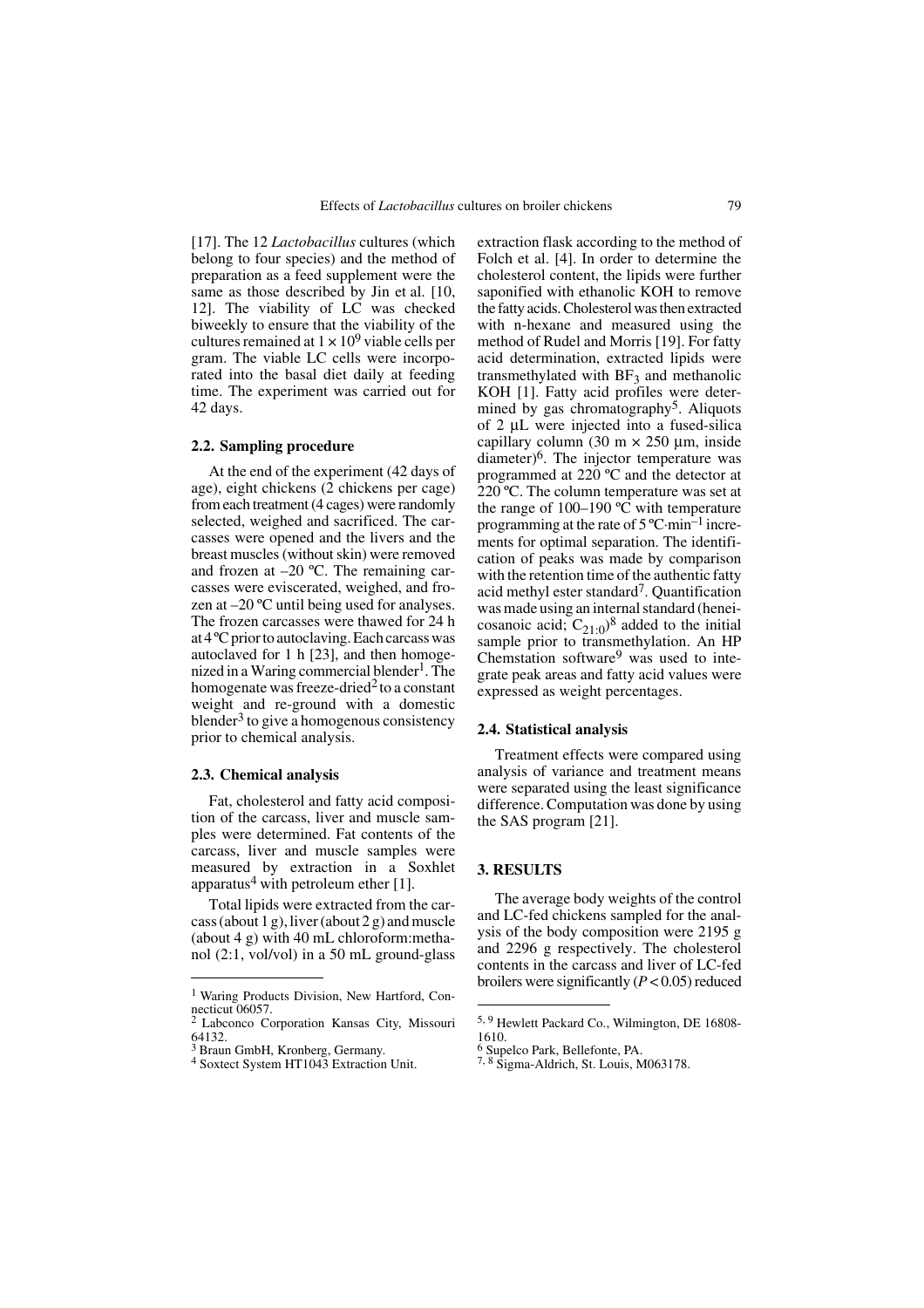**Table II.** Effects of *Lactobacillus* cultures on cholesterol and fat contents of carcass, liver and muscle of broiler chickens at 42 d of age<sup>1</sup>.

|                                    | Control             | LC                  | <b>SEM</b> |  |  |  |  |
|------------------------------------|---------------------|---------------------|------------|--|--|--|--|
| Cholesterol $(mg \cdot 100g^{-1})$ |                     |                     |            |  |  |  |  |
| Carcass                            | 103.79 <sup>a</sup> | $90.25^{b}$         | 3.81       |  |  |  |  |
| Liver                              | 276.58 <sup>a</sup> | 225.03 <sup>b</sup> | 10.65      |  |  |  |  |
| Muscle                             | 59.48 <sup>a</sup>  | 57.38 <sup>a</sup>  | 1.55       |  |  |  |  |
| Fat content $(\%)$                 |                     |                     |            |  |  |  |  |
| Carcass                            | 14.06 <sup>a</sup>  | 13.29 <sup>b</sup>  | 0.18       |  |  |  |  |
| Liver                              | 3.50 <sup>a</sup>   | 2.88 <sup>b</sup>   | 0.09       |  |  |  |  |
| Muscle                             | 0.89a               | 0.70 <sup>b</sup>   | 0.03       |  |  |  |  |

Means within a row with no common letters differ significantly ( $P < 0.05$ ).<br><sup>1</sup> Control=basal diet; LC=basal diet + 0.1% mix-

ture of 12 *Lactobacillus* cultures.

by 13 and 19%, respectively, when compared to the control broilers (Tab. II). However, the cholesterol content of the muscle was not affected by the supplementation of LC to the broilers. The fat contents in the carcass, liver and muscle were significantly  $(P < 0.05)$  decreased in LC-supplemented broilers as compared to the control broilers (Tab. II). The fat contents in the liver and muscle were not as high as that in the carcass.

The major fatty acid compositions of the total lipids from the carcass, muscle and liver of broilers are presented in Table III. There were significantly  $(P < 0.05)$  lower levels of oleic acid  $(C_{18:1})$  in the carcass, muscle and liver but significantly (*P* < 0.05) higher levels of arachidonic acid  $(C_{20:4})$  in the liver of the LC-supplemented broilers when compared to the control broilers. Broilers supplemented with LC also had significantly  $(P < 0.05)$  lower levels of total monounsaturated fatty acids (MUFA) in the carcass and liver than the control birds. However, there were no significant differences in the total saturated fatty acids (SFA) in the carcass, liver and muscle of the control and LC-fed broilers. The level of total polyunsaturated fatty acids (PUFA) was significantly ( $P < 0.05$ ) higher in the liver of broilers supplemented with LC but there were no significant differences in the levels

**Table III.** Effects of *Lactobacillus* cultures on the fatty acid composition of carcass, liver and muscle of broiler chickens at 42 d of age<sup>1</sup>.

| Fatty acid                    | Carcass            |                    | Liver      |                    | Muscle             |            |                                                                                  |                    |            |
|-------------------------------|--------------------|--------------------|------------|--------------------|--------------------|------------|----------------------------------------------------------------------------------|--------------------|------------|
|                               | Control            | LC                 | <b>SEM</b> | Control            | LC                 | <b>SEM</b> | Control                                                                          | LC                 | <b>SEM</b> |
|                               |                    |                    |            |                    |                    |            | $-\%$ of total fatty acid— $-\%$ of total fatty acid— $-\%$ of total fatty acid— |                    |            |
| Myristic acid $(C_{140})$     | 3.13               | 3.27               | 0.07       | 1.50               | 1.53               | 0.21       | 1.69                                                                             | 1.93               | 0.07       |
| Palmitic acid $(C_{16:0})$    | 49.16              | 49.57              | 0.54       | 42.19              | 40.21              | 0.74       | 39.69                                                                            | 40.74              | 0.53       |
| Palmitoleic acid $(C_{16.1})$ | 8.38               | 8.34               | 0.59       | 4.55               | 3.80               | 0.48       | 5.02                                                                             | 5.05               | 0.53       |
| Stearic acid $(C_{180})$      | 4.57               | 4.69               | 0.24       | 15.09              | 15.99              | 0.37       | 7.07                                                                             | 7.14               | 0.31       |
| Oleic acid $(C_{18-1})$       | 31.15 <sup>a</sup> | 29.08 <sup>b</sup> | 0.59       | 20.38 <sup>a</sup> | 17.36 <sup>b</sup> | 0.72       | 25.42 <sup>a</sup>                                                               | 23.14 <sup>b</sup> | 0.55       |
| Linoleic acid $(C_{18.2})$    | 1.85               | 2.81               | 0.41       | 11.91              | 13.49              | 0.57       | 16.60                                                                            | 17.42              | 0.43       |
| Linolenic acid $(C_{18.3})$   | 0.15               | 0.18               | 0.04       | 0.20               | 0.38               | 0.11       | 0.48                                                                             | 0.55               | 0.03       |
| Arachidonic acid $(C_{20:4})$ | 0.07               | 0.09               | 0.01       | 3.16 <sup>b</sup>  | 5.48 <sup>a</sup>  | 0.21       | 2.72                                                                             | 2.79               | 0.29       |
| $\Sigma$ SFA                  | 56.86              | 57.53              | 0.49       | 58.78              | 57.74              | 0.92       | 48.45                                                                            | 49.81              | 0.51       |
| $\Sigma MUFA$                 | 39.53 <sup>a</sup> | 37.41 <sup>b</sup> | 0.58       | 24.93 <sup>a</sup> | 21.16 <sup>b</sup> | 1.07       | 30.44                                                                            | 28.18              | 0.78       |
| $\Sigma$ PUFA                 | 2.07               | 3.08               | 0.40       | 15.27 <sup>b</sup> | $19.35^{\rm a}$    | 0.83       | 19.32                                                                            | 20.20              | 0.58       |

Means within a row for carcass, liver or muscle, with no common letters differ significantly  $(P < 0.05)$ .

1 Control = basal diet; LC = basal diet + 0.1% mixture of 12 *Lactobacillus* cultures.

SFA = saturated fatty acids; MUFA = monounsaturated fatty acids; PUFA = polyunsaturated fatty acids.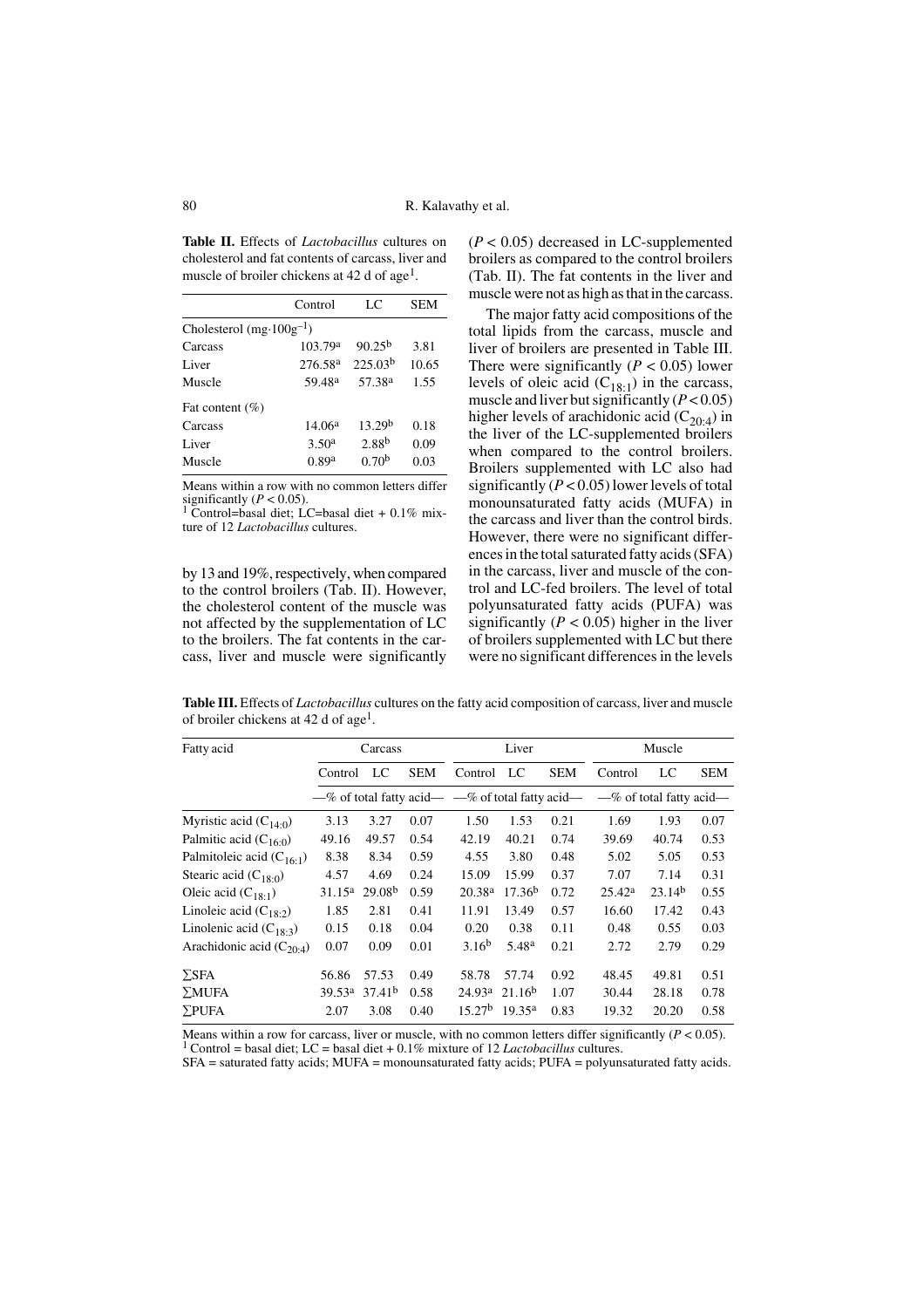of PUFA in the carcass and muscle between the treatments. The lowest level of PUFA was observed in the carcass. The supplementation of LC in broiler diets did not affect the levels of linolenic acid  $(C_{18:3})$  or the saturated fatty acids  $(C_{14:0}, C_{16:0}$  and  $C_{18:0}$ ) in the liver, muscle and carcass.

## **4. DISCUSSION**

In this study, broilers fed LC were found to have lower cholesterol contents in the carcass and liver. This result lends support to the finding of our earlier study in which LC-fed broilers had significantly lower serum cholesterol level than the control broilers [12]. Significant reductions of cholesterol in the liver and carcass of broilers fed *Bacillus subtilis* have been reported by Santoso et al. [20]. Other workers have also reported reductions of cholesterol in the muscle and liver of lambs fed *L. acidophilus* [16], and in the liver of rats fed a mixture of bacteria and yeast [5]. Based on the studies to date, the mechanism(s) responsible for the cholesterol-lowering effect of probiotics remains unclear, but it has been suggested that the effect could be obtained through retarded cholesterol synthesis and increased degradation of cholesterol [5]. The hepatic synthesis of bile acids from cholesterol is the major route of cholesterol excretion [22]. Certain lactic acid bacteria have the ability to produce bile salt hydrolase enzyme, which deconjugates bile salts [15], resulting in greater fecal excretion of bile acids [2]. To re-establish the enterohepatic circulation of biliary acids, the liver would partition more cholesterol into the bile and less into the bloodstream and this may cause a loss of cholesterol from the tissues [18]. The 12 *Lactobacillus* cultures (LC) used as a probiotic in the present study have been found to produce bile salt hydrolase and exhibit deconjugating activity of bile salts (unpublished data), which could have contributed to an increase in excretion of cholesterol and reduced cholesterol in chickens.

Supplementation of LC to broilers significantly reduced the fat contents of the liver, muscle and carcass. Santoso et al. [20] also found that supplementation of *B. subtilis* in broiler diets significantly  $(P < 0.05)$ reduced carcass fat deposition and triglyceride levels in the serum, liver and carcass, and suggested that *B. subtilis* could significantly decrease the activity of acetyl-Co A carboxylase which catalyses the rate-limiting step in fatty acid biosynthesis.

In the present study, supplementation of LC was more effective in reducing the monoenoic acid (oleic acid) than the saturated fatty acids. This suggests that supplementation of LC may reduce the synthesis or absorption of oleic acid. A reduced level of oleic acid has also been observed in the liver of rats fed a mixture of probiotics [7]. Davis and Boogaerts [3] demonstrated that oleic acid is the most potent fatty acid in enhancing triglyceride synthesis in the cells. However, the mechanism by which oleic acid activates the triglyceride secretion remains unclear. Among the different tissues examined, only the liver PUFA was significantly  $(P < 0.05)$  improved with the supplementation of LC. The increased level of arachidonic acid ( $C_{20:4}$ ) in LC-fed broilers observed in this study was in agreement with the findings of Fukushima and Nakano [5, 6] and Fukushima et al. [7] in which significant increased levels of arachidonic acid  $(C_{20.4})$  were found in the liver and serum of rats supplemented with a mixture of probiotics. Fukushima et al. [7] suggested that the increased levels of arachidonic acid were due to the Δ6-desaturase activity in the liver microsomes of the probiotic-fed animals. Supplementation of LC in broiler diets had no significant effects on the fatty acid composition of muscle tissues, with the exception of a significantly  $(P < 0.05)$ lower level of oleic acid. The change in the composition of fatty acids in muscle tissue lipid was less susceptible than that in the liver or carcass.

In conclusion, the results from the present study demonstrated that LC supplementation